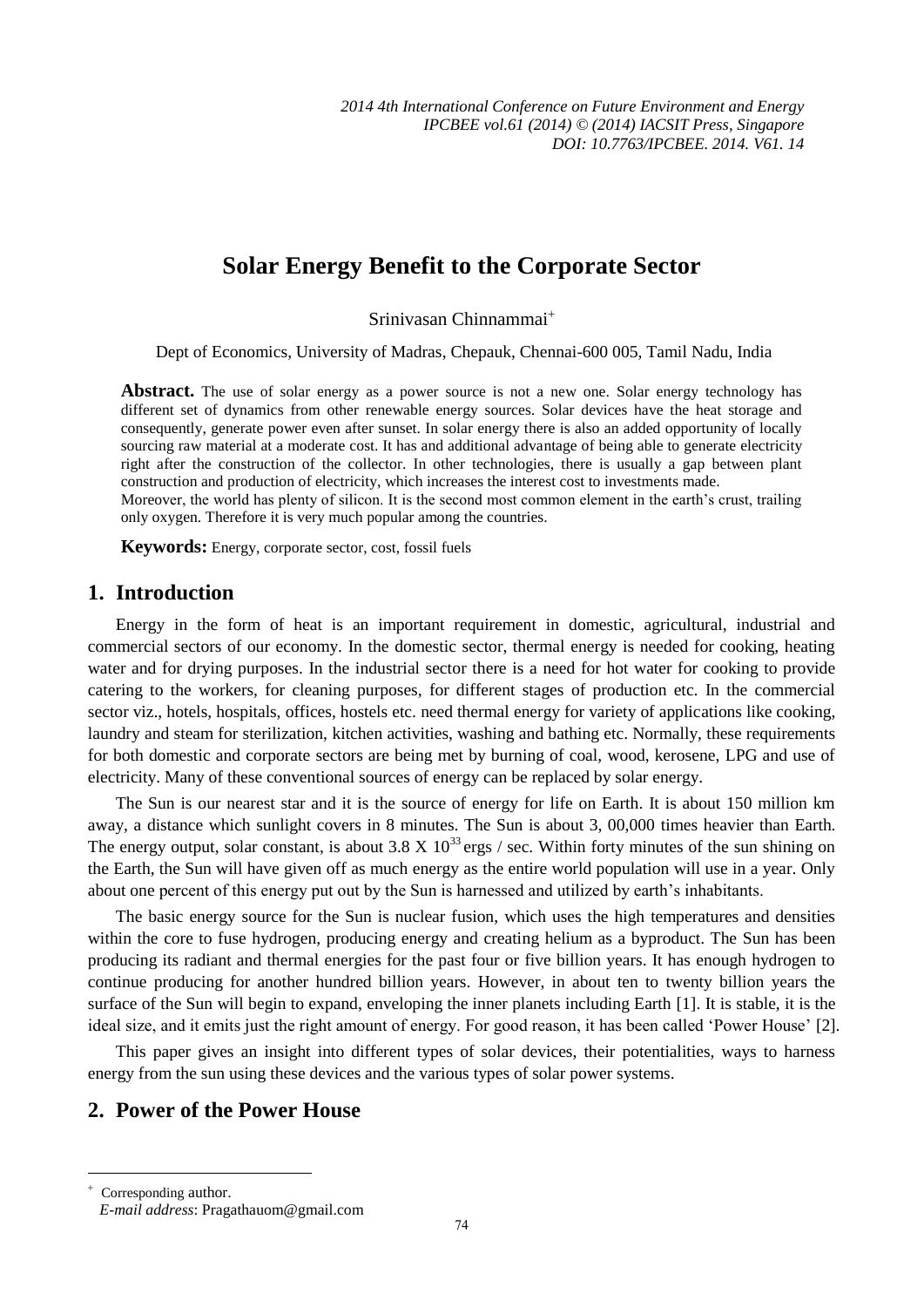Solar power can be harnessed in two ways, in the form of heat (or thermal energy) and in the form of light energy. The light rays of solar energy are harnessed for power generation through solar cells and are called Solar Photovoltaic (SPV) systems, where light is directly converted into electricity using silicon (solar) cells. The electricity thus generated can be used for lighting or other electrical applications [3].

Various solar and photovoltaic devices and systems are available and are proven to be useful in the field. They have been commercialized and are finding wide and increasing applications. The benefits thus accrued through application of solar devices comprise the crux of this research study.

#### **3. Review of Literature**

Eggers-Lura (1979) has presented a documentation report on solar energy in developing countries. He has highlighted solar hardware industries and their functions. He also describes the capital investments, distillation expenditures and economic effects of solar distillation [4].

Garg (1987) has opined that solar energy can not only be used for domestic purposes but also for industrial purposes. In his study, it was revealed that industrial process heat is the thermal energy used directly in the preparation or treatment of materials and items manufactured by an industry. Presently, oil, natural gas, coal or electricity meets the requirement of these industries, but a large portion of industrial process heat at sufficiently low temperatures can easily be supplied by solar energy. The continuous need for energy in industries allows a maximum utilization of solar equipment. The main advantage of using solar energy for industrial heat process is that it replaces scarce fossil fuels and no heat engine required and therefore higher efficiencies could be obtained. This study shows the various fields in which solar energy can be effectively applied [5].

Muhopadhyay et al. (1993) have done a comparative study of solar PV presented against a kerosene lantern for a life period of 25 years. This centralized charging system with solar PV provides selfemployment and economical feasibility. A proper design and fabrication of the central charging station along with matching portable solar PV lantern has also been discussed in detail. This approach for central charging of the PV lanterns appears to be reliable and provides cost effective lighting to rural sectors especially in developing countries [6].

Tapan Bhattacharya (1995) has compared the direct conversion of solar energy into electricity with other forms of electricity generated from energy for a sustainable world energy system. He has stated that solar photovoltaic systems are simple to install, require little or no maintenance and have a long life span [7].

#### **4. Objectives**

To analyse the benefits accrued by the corporate sector by using the solar energy.

### **5. Hypothesis**

There is no significant difference in the average annual benefits accrued by the corporate sector by switching over to solar devices.

#### **6. Methodology**

The present study is empirical, based on primary sources of data. The framework of the analysis has been constructed from the data collected through primary surveys by interview schedules and field visits covering Chennai and Thiruvallur districts. The data has been used to highlight and substantiate the theoretical aspects of the solar power distribution. An attempt has been made to focus on the solar power sector growth and distribution in the study area.

The total sample size is 172, of which 86 consists of users of solar energy devices and 86 samples consists of non-users of solar energy devices. For selection of samples, the purposive sampling technique has been adopted. Purposive sampling has been deliberately used in the place of popular methods such as multi-stage stratified random sampling technique. The study has been conducted in Chennai and Thiruvallur districts of Tamil Nadu. In the selected areas, solar energy users and nonusers were contacted with a specially prepared and pre-tested questionnaire.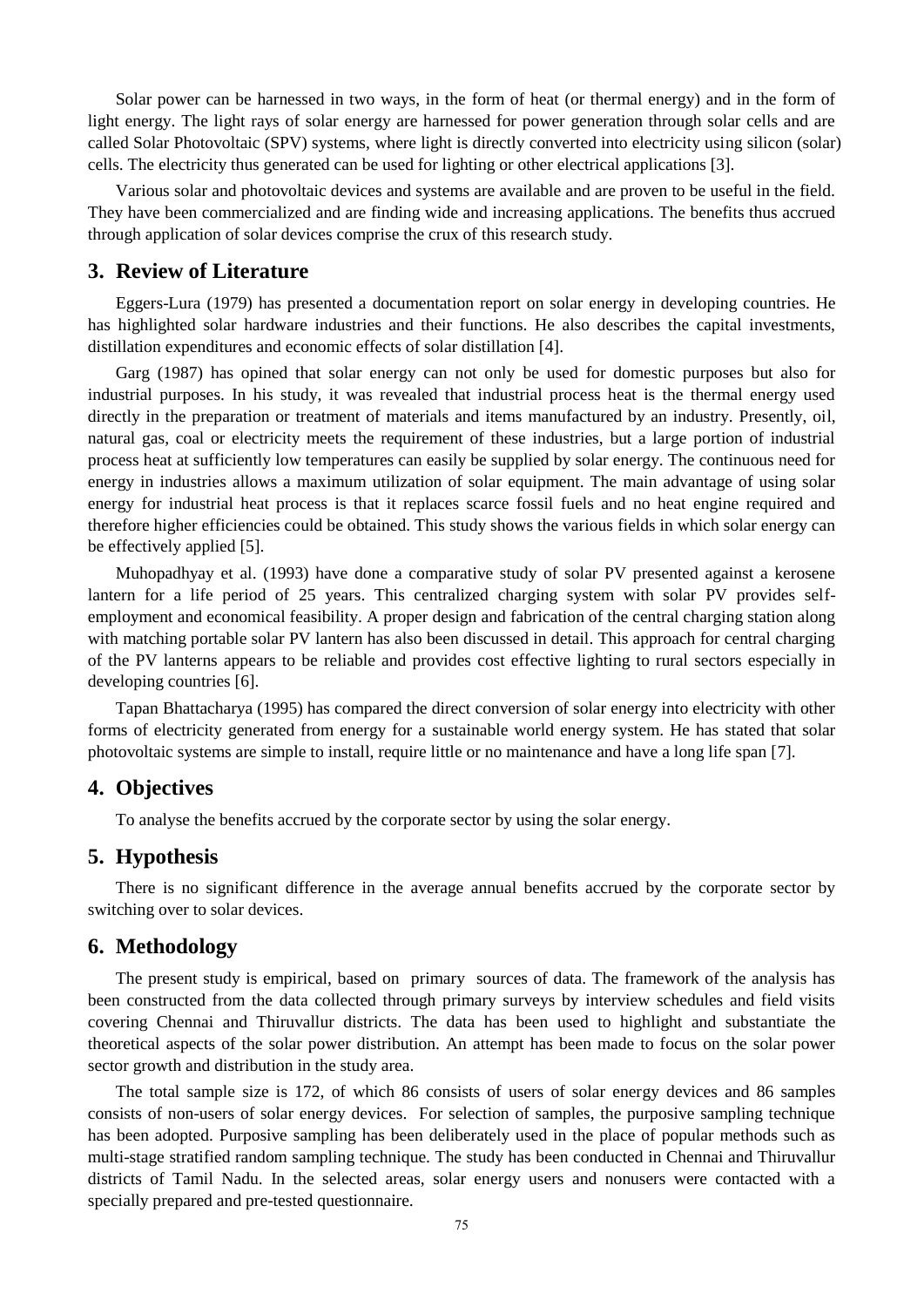### **7. Statistical Tool**

 $y=b_1+b_2qty+b_3fueld_1+b_4fueld_2+b_5fueld_3+b_6fueld_4+b_7fueld_5+b_8noemply+ b_9cost+u;$ 

Y is the dependent variable and gives the average annual benefits incurred by the corporate sector by using solar devices (namely solar water heaters and solar photovoltaic lamps) in rupee terms.

The independent variables are,

Qty is the quantity of fuel usage reduced due to the usage of solar devices by the corporate sector

The fuel dummies,

| fueld <sub>1</sub> = 1 if the fuel used is electricity |
|--------------------------------------------------------|
| $=$ () otherwise                                       |
| fueld <sub>2</sub> = 1 if the fuel used is lpg         |
| $=0$ otherwise                                         |
| fueld <sub>3</sub> = 1 if the fuel used is coal        |
| $=0$ otherwise                                         |
| fueld <sub>4</sub> = 1 if the fuel used is kerosene    |
| $=0$ otherwise                                         |
| fueld <sub>5</sub> = 1 if the fuel is wood             |

 $=0$  otherwise

noemply is the size or number of employees in the corporate sector using solar devices

cost is the cost of one module of the solar device used by the corporate sector,

 $b_i$  's (where I = 1, 2 ….9) are the parameters or coefficients of the independent variables and gives the partial effect of the independent variables on the dependent one when rest of the coefficients are taken constant.

## **8. Result and Discussion**

| S. No | Fuel        |                           | Corporate      |
|-------|-------------|---------------------------|----------------|
|       | <b>Cswh</b> | <b>Cssl</b>               |                |
| 1.    | Electricity | 30<br>(69.77)             | 43<br>(100.00) |
| 2.    | <b>LPG</b>  | 8<br>(18.60)              |                |
| 3.    | Coal        | 3<br>(06.98)              |                |
| 4.    | Kerosene    |                           |                |
| 5.    | Fire wood   | $\overline{2}$<br>(04.65) |                |
|       | Total       | 43<br>(100.00)            | 43<br>(100.00) |

Table 1: Fuel Used before the Installation of Solar Device

Source: Compiled by researcher from collected data

The above Table 1 shows the different forms of fossil fuels used before the installation of solar devices, 30 user respondents used electricity, 8 user respondents used LPG, 2 user respondents used firewood, and 3 respondents used coal respectively for their fuel requirements.

The Table 2 shows the strength of the employees in the corporate sector. More than 50 percent of the solar device corporate users fall in the category which employees less than or equal to 200 employees. 24.4 percent of the solar device user in corporate sector has 200 to 300 numbers of employees and 17.4 percent of the users in the corporate sector have above 300 number of working people. It is clear that there is a need for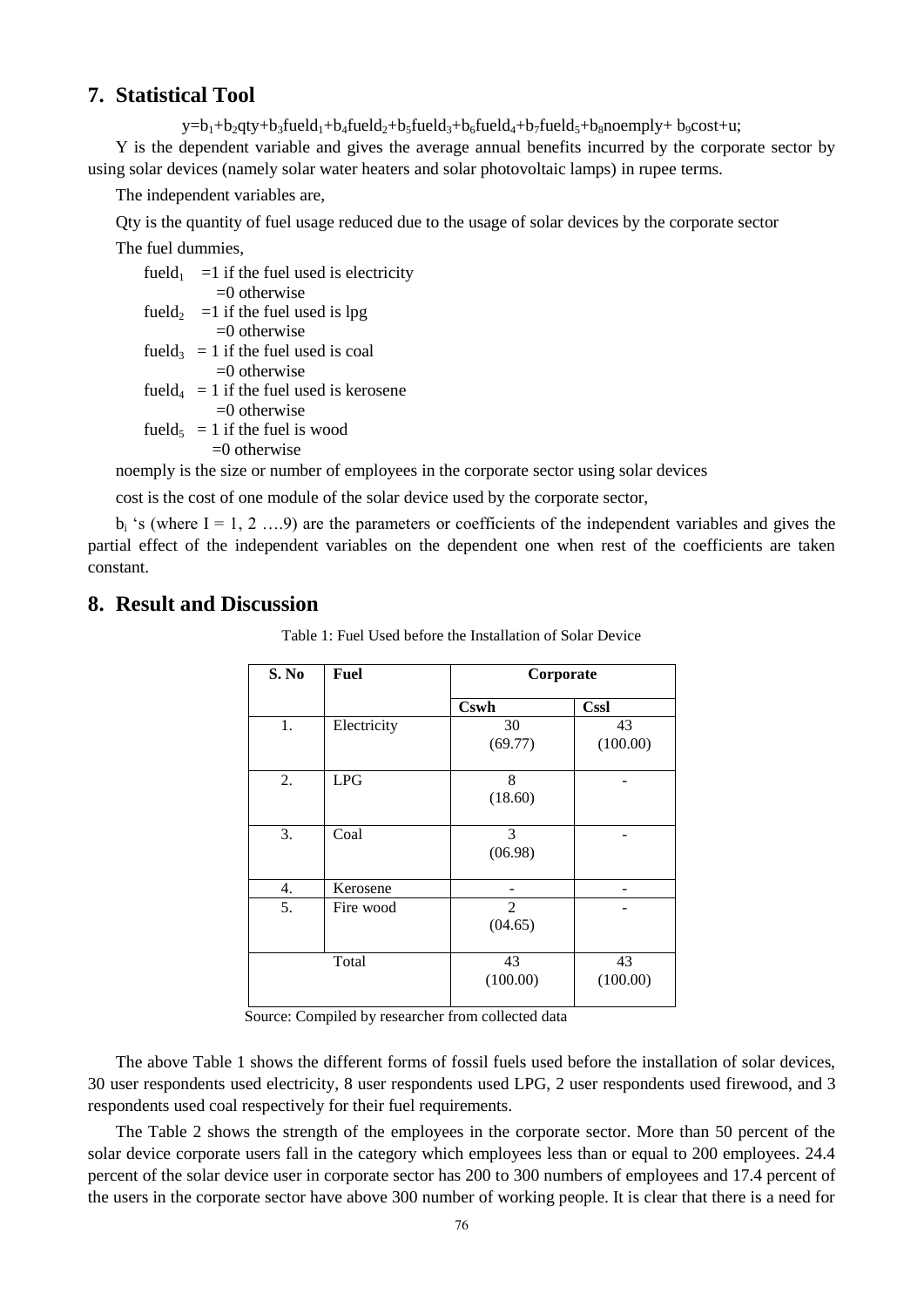conventional forms of energy to satisfy their necessary daily requirement like heating, cooking purposes etc. Installations of solar device will definitely reduce their fossil fuel consumption and also it will give them monetary benefits by substantially reducing the amount spent on fossil fuel, in the long run.

| S.No | <b>No. of Employees</b>  | Corporate   |                 |
|------|--------------------------|-------------|-----------------|
|      |                          | <b>User</b> | <b>Non-user</b> |
| 1.   | Below 100                | 22          | 4               |
|      |                          | (25.60)     | (4.70)          |
| 2.   | 101-200                  | 28          | 38              |
|      |                          | (32.60)     | (57.60)         |
|      |                          |             |                 |
| 3.   | 201-300                  | 21          | 30              |
|      |                          | (24.40)     | (34.90)         |
| 4.   | Above 300                | 15          | 14              |
|      |                          | (17.40)     | (16.30)         |
|      | 86<br>86<br><b>Total</b> |             |                 |
|      |                          | (100.00)    | (100.00)        |

Table 2: Number of Employees in the Corporate Sector

Source: Compiled by researcher from collected data

Among non-users more than 44 percent in the corporate sectors have less than or equal to 200 employees; 34.9 percent have employed 200-300 people while the rest of the 16.3 percent have employed more than 300 people. Hence it can be inferred that usage of solar device need to be tapped by these institutions.

Table 3: Regression Statistics

| Multiple R               | 0.9818   |
|--------------------------|----------|
| R Square                 | 0.9639   |
| <b>Adjusted R Square</b> | 0.9602   |
| <b>Standard Error</b>    | 64296.02 |
| <b>Observations</b>      | 86       |

The Table 3 shows the Coefficient of Determination  $R^2$  0.963991 translates that 96 of the variation of the benefits incurred by the corporate sector using solar device is explained by the independent variables described in the multiple regression model. The high value of the Coefficient of Determination implies the model is strong and is a "good fit". The Adjusted  $R^2$ 0.96025 which shows that the model is strong and is a "good fit"

| Coefficients   T statistic   P va |         |      |
|-----------------------------------|---------|------|
| ept   736131.72                   | 10.5104 | 1.55 |
|                                   |         |      |

Table 4: Value of Coefficient

|                     | Coefficients | T statistic | P value  |
|---------------------|--------------|-------------|----------|
| Intercept           | 736131.72    | 10.5104     | 1,55E-16 |
| qty                 | 5.77516      | 9.9649      | 1.69E-15 |
| fuel d1             | $-732025.73$ | $-10.678$   | 7.46E-17 |
| fuel d <sub>2</sub> | $-645303.6$  | $-8.9238$   | 1.68E-13 |
| fuel d <sub>3</sub> | $-665657.82$ | $-8.4477$   | 1.39E-12 |
| fuel d4             | -368907.75   | $-4.4565$   | 2.79E-05 |
| fuel d5             | -799697.46   | $-8.7636$   | 3.43E-13 |
| noemply             | $-30.6286$   | $-1.6587$   | 0.10124  |
| cost                | $-0.00635$   | $-0.3201$   | 0.74975  |

From the Coefficients Table 4**,** it is found that, the quantity of fuel saved has a positive effect on the benefits incurred by the corporate solar device using sector since it has positive coefficient values while the fuels used, number of employees in each corporate unit and cost of module have an inverse effect on the benefits incurred since they carry negative coefficient values.

From the Table 4, it is clearly seen that the independent variables for fuel dummies and the quantity of fuel saved due to the usage of solar devices have a highly significant effect on the benefits incurred by the corporate sector.